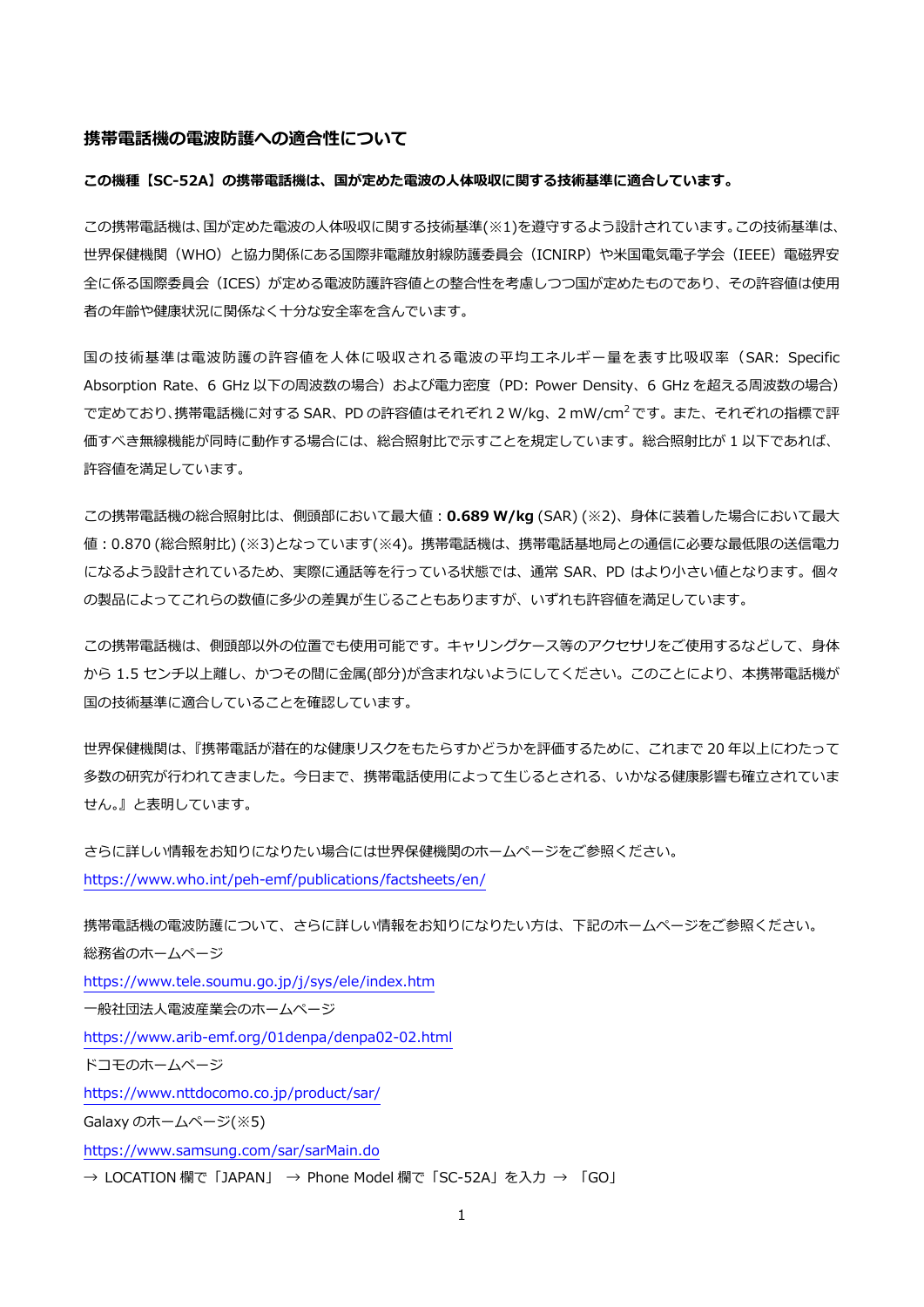- ※1 技術基準については、電波法関連省令(無線設備規則第 14 条の 2)で規定されています。
- ※2 5G/LTE/FOMA と同時に使用可能な無線機能を含みます。
- ※3 5G/LTE/FOMA と同時に使用可能な無線機能を含みます。
- ※4 この携帯電話機の総合照射比を算出するために使用した値は、身体装着時: SAR 0.569 W/kg、PD 1.17 mW/cm<sup>2</sup> です。
- ※5 総合照射比を算出するために使用した SAR 値とホームページに掲載の SAR 値は異なる場合があります。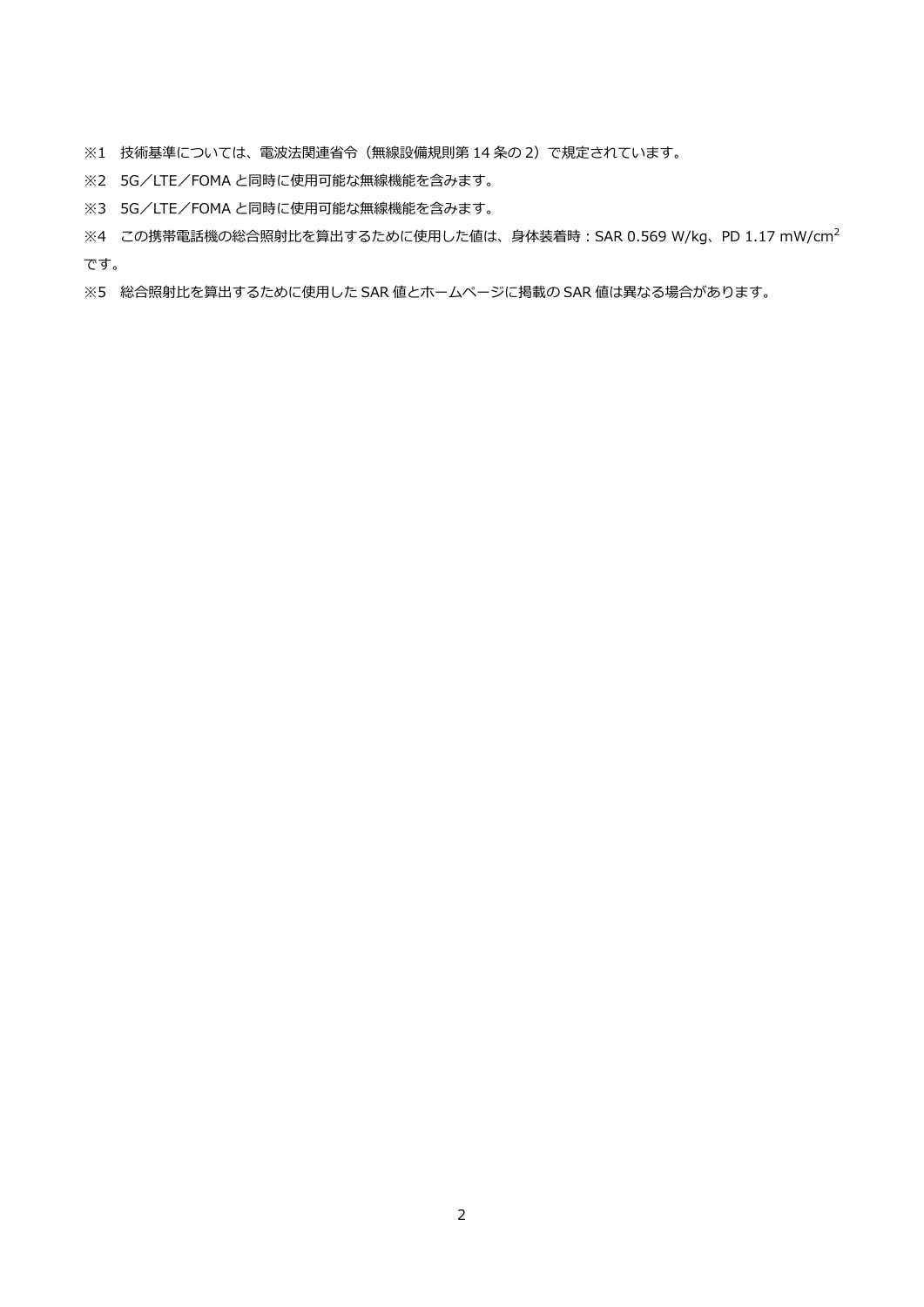# **Compliance Information on Human Exposure to Radio Waves of Mobile Phones**

# **This model [SC-52A] mobile phone complies with the Japanese technical regulations regarding human exposure to radio waves.**

This mobile phone was designed in observance of the Japanese technical regulations regarding human exposure to radio waves (\*1). These technical regulations are consistent with the limits of human exposure to radio waves established by the International Commission on Non-Ionizing Radiation Protection (ICNIRP), which is in collaboration with the World Health Organization (WHO), and the International Committee on Electromagnetic Safety (ICES) in the IEEE. The permissible limits include substantial safety margins designed to assure the safety of all persons, regardless of age and health conditions.

The technical regulations set out the limits of exposure to radio waves as the SAR (Specific Absorption Rate, for up to 6 GHz) and the PD (Power Density, for above 6 GHz), and the limits for the SAR and the PD for mobile phones are 2 W/kg and 2 mW/cm<sup>2</sup>, respectively. If mobile phone supports simultaneous transmission of the frequency bands which should be evaluated in the SAR and PD, the technical regulations require that the Total Exposure Ratio (TER) should be used to indicate its compliance. The TER of less than or equal to 1 indicates the mobile phone satisfies the limits.

In this mobile phone, the highest value when tested for use near the head is **0.689 W/kg** (SAR) (\*2), and that when worn on the body is **0.870** (TER) (\*3) (\*4). There may be slight differences of the SAR and PD values in individual product, but they all satisfy the limits. The actual values of SAR and PD of this mobile phone while operating can be well below the indicated above. This is due to automatic changes in the power level of the device to ensure it only uses the minimum power required to access the network.

This mobile phone can be used in positions other than against your head. By using accessories such as a belt clip holster that maintains a 1.5 cm separation with no metal (parts) between it and the body, this mobile phone is certified the compliance with the Japanese technical regulations.

The World Health Organization has stated that "a large number of studies have been performed over the last two decades to assess whether mobile phones pose a potential health risk. To date, no adverse health effects have been established as being caused by mobile phone use."

Please refer to the WHO website if you would like more detailed information. https://www.who.int/peh-emf/publications/factsheets/en/

Please refer to the websites listed below if you would like more detailed information regarding protection against human exposure to radio waves.

Ministry of Internal Affairs and Communications Website:

https://www.tele.soumu.go.jp/e/sys/ele/index.htm

Association of Radio Industries and Businesses Website: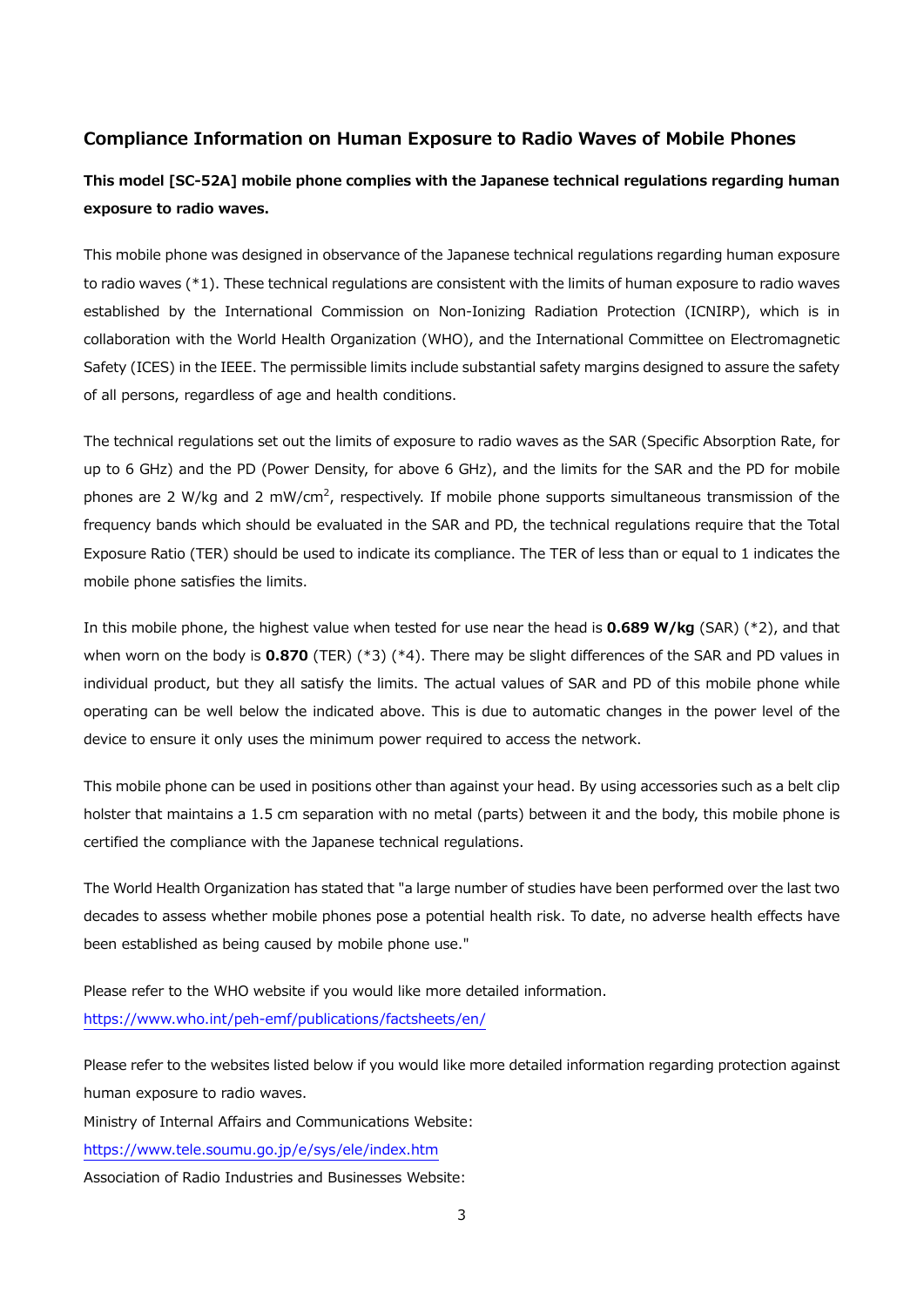https://www.arib-emf.org/01denpa/denpa02-02.html (in Japanese only)

NTT DOCOMO, INC. Website:

https://www.nttdocomo.co.jp/english/product/sar/

Galaxy Website (\*5):

https://www.samsung.com/sar/sarMain.do

 $\rightarrow$  Select "JAPAN" from "LOCATION"  $\rightarrow$  Type "SC-52A" in Phone Model field

 $\rightarrow$  "GO"

\*1 The technical regulations are provided in Article 14-2 of Radio Equipment Regulations, a Ministerial Ordinance of the Radio Act.

\*2 Including other radio systems that can be simultaneously used with 5G/LTE/FOMA.

\*3 Including other radio systems that can be simultaneously used with 5G/LTE/FOMA.

\*4 The SAR and PD values used for obtaining TER for this mobile phone is SAR of 0.569 W/kg and PD of 1.17 mW/cm<sup>2</sup> when worn on the body.

\*5 The SAR values used for obtaining TER for this mobile phone and the SAR values posted on Website may be different.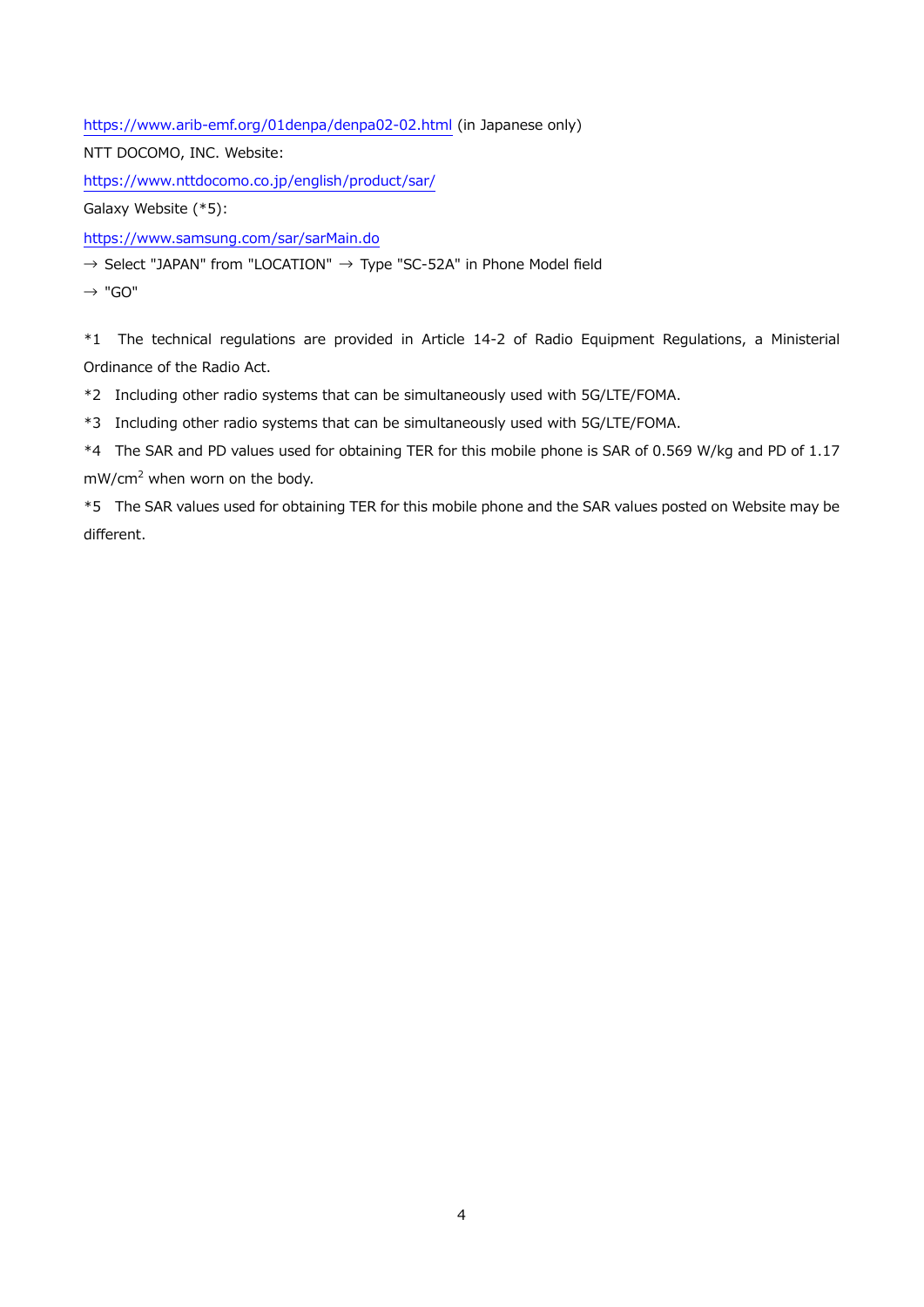# **FCC RF exposure information**

Your mobile device is a radio transmitter and receiver. It is designed not to exceed the limits for exposure to radio waves (radio frequency electromagnetic fields) adopted by the Federal Communications Commission (FCC). These limits include a substantial safety margin designed to assure the safety of all persons, regardless of age and health.

The radio wave exposure guidelines use a unit of measurement known as the Specific Absorption Rate, or SAR. The SAR limit for mobile devices is 1.6 W/kg.

Tests for SAR are conducted using standard operating positions with the device transmitting at its highest certified power level in all tested frequency bands.

The highest SAR values under the FCC guidelines for this device model are:

## Head : **0.57 W/Kg**

#### Body-worn accessory : **0.71 W/Kg**

During use, the actual SAR values for this device are usually well below the values stated above.

This is because, for purposes of system efficiency and to minimize interference on the network, the operating power of your mobile device is automatically decreased when full power is not needed for the call.

The lower the power output of the device, the lower its SAR value.

Body-worn SAR testing has been carried out at a separation distance of 1.5 cm. To meet RF exposure guidelines during body-worn operation, the device should be positioned at least this distance away from the body.

Organizations such as the World Health Organization and the US Food and Drug Administration have suggested that if people are concerned and want to reduce their exposure, they could use a hands-free accessory to keep the wireless device away from the head and body during use, or reduce the amount of time spent using the device.

Note:

The maximum SAR value listed above is the value recorded for the latest version of this handset.

Earlier versions may have different measured SAR values, which are detailed in the User Manuals that accompany those handsets.

### **Body-worn operation**

For body worn operation, this phone has been tested and meets the FCC RF exposure guidelines. Please use an accessory designated for this product or an accessory which contains no metal and which positions the handset a minimum of 1.5 cm from the body.

The use of accessories that do not satisfy these requirements may not comply with FCC RF exposure requirements, and should be avoided.

The FCC has granted an Equipment Authorization for this model handset with all reported SAR levels evaluated as in compliance with the FCC RF emission guidelines. SAR information on this model handset is on file with the FCC and can be found under the Display Grant section of https://www.fcc.gov/oet/ea/fccid after searching on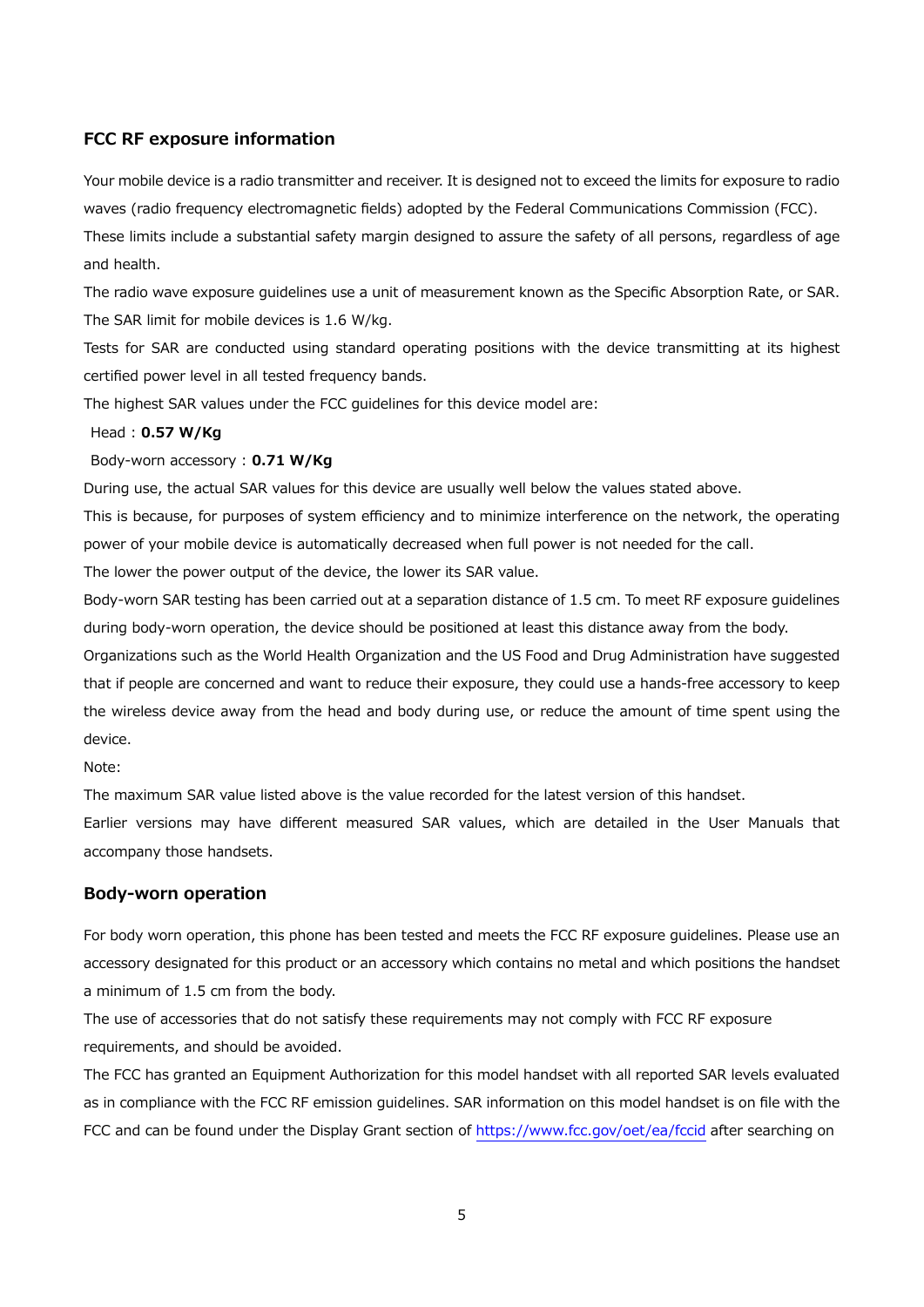FCC ID A3LSMG986JPN. Additional information on Specific Absorption Rates (SAR) can be found on the Cellular Telecommunications & Internet Association (CTIA) Website at https://www.ctia.org/.